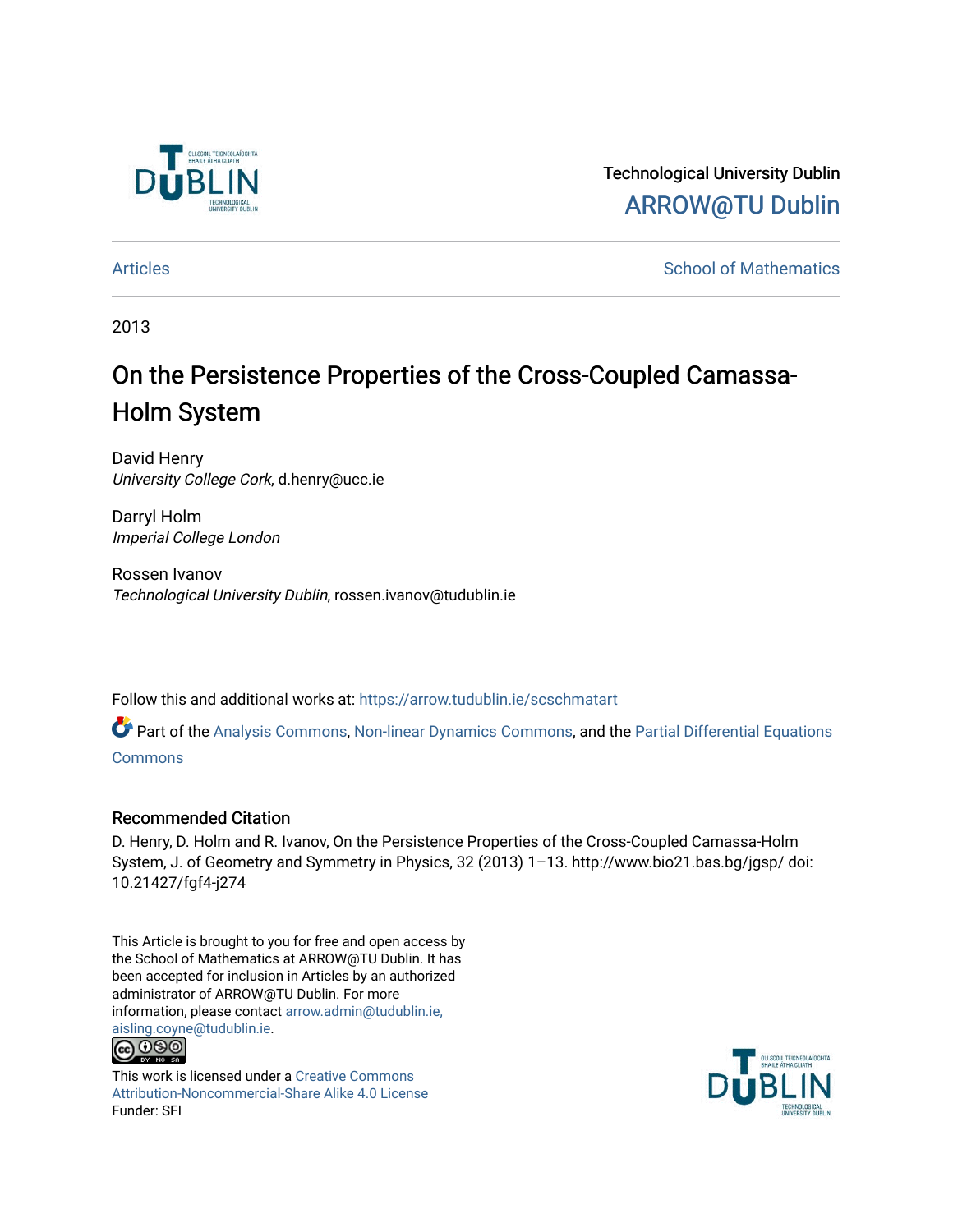# On the persistence properties of the cross-coupled Camassa-Holm system

David Henry

School of Mathematical Sciences, University College Cork, Cork, Ireland Darryl D. Holm

Mathematics Department, Imperial College London, SW7 2AZ, UK Rossen Ivanov

School of Mathematical Sciences, Dublin Institute of Technology, Kevin Street, Dublin 8, Ireland

#### Abstract

In this paper we examine the evolution of solutions, that initially have compact support, of a recently-derived system [7] of cross-coupled Camassa-Holm equations. The analytical methods which we employ provide a full picture for the persistence of compact support for the momenta. For solutions of the system itself, the answer is more convoluted, and we determine when the compactness of the support is lost, replaced instead by an exponential decay rate.

## 1 Introduction

This paper is concerned with the persistence of compact support in solutions to a recently derived cross-coupled Camassa-Holm (CCCH) equation [7], which is given by

$$
m_t + 2v_x m + v m_x = 0 \tag{1a}
$$

$$
n_t + 2u_x n + un_x = 0,
$$
\n<sup>(1b)</sup>

where  $m = u - u_{xx}$  and  $n = v - v_{xx}$ . This system generalises the celebrated Camassa-Holm (CH) equation [1], since for  $u = v$  the system (2) reduces to two copies of the CH equation

$$
m_t + 2u_x m + u m_x = 0.
$$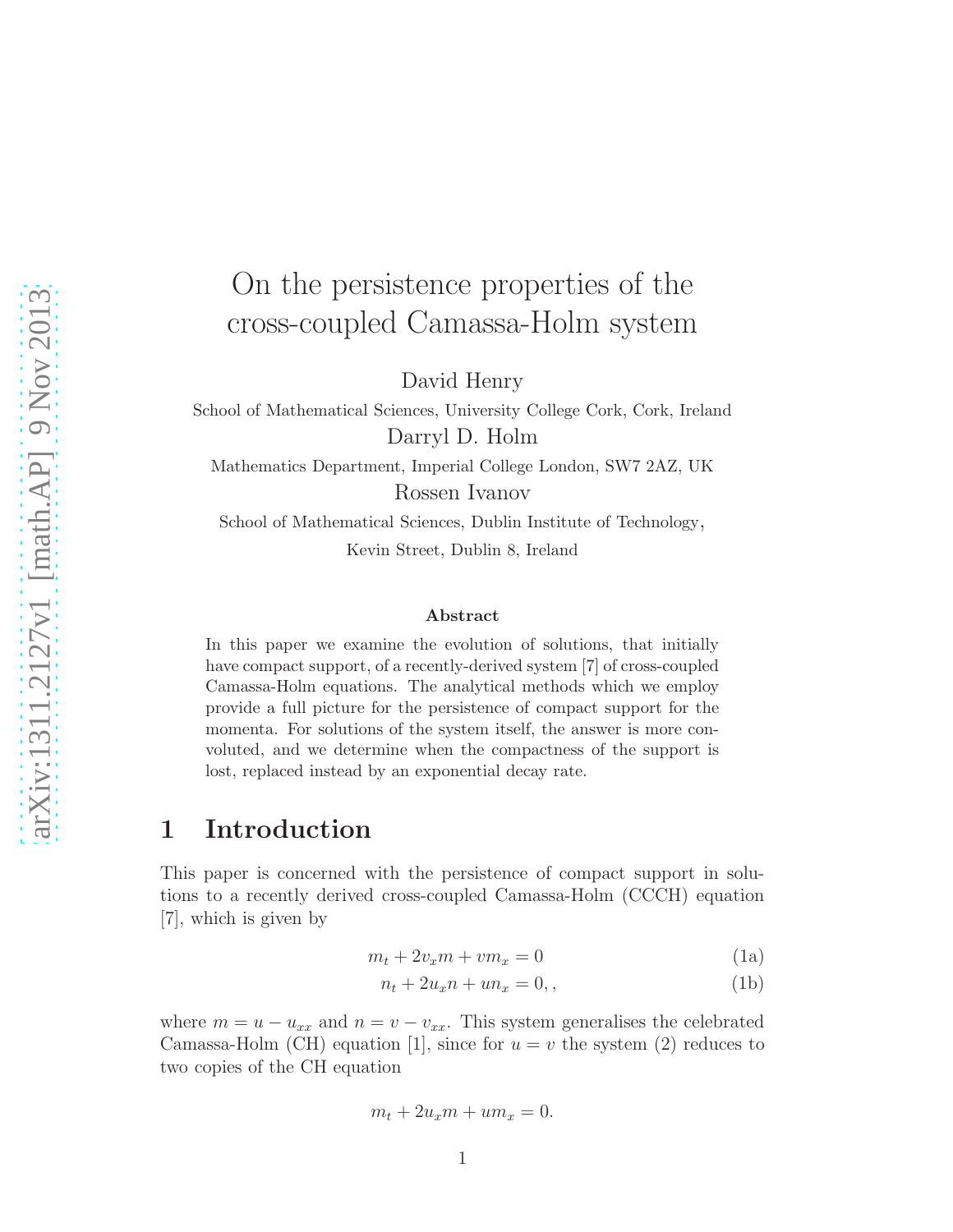The CH equation models a variety of phenomena, including the propagation of unidirectional shallow water waves over a flat bed [1, 8, 12, 17, 16]. The CH equation possesses a very rich structure, being an integrable infinitedimensional Hamiltonian system with a bi-Hamiltonian structure and an infinity of conservation laws [1, 4, 15]. It also has a geometric interpretation as a re-expression of the geodesic flow on the diffeomorphism group of the circle [14]. One of the most interesting features of the CH equation, perhaps, is the rich variety of solutions it admits. Some solutions exist globally, whereas others exist only for a finite length of time, modelling wave breaking [6, 3].

The CCCH equation can be derived from a variational principle as a n Euler-Lagrange system of equations for the Lagrangian

$$
l(u, v) = \int_{\mathbb{R}} (uv + u_x v_x) dx.
$$

Alternatively it can be formulated as a two-component system of Euler-Poincaré (EP) equations in one dimension on  $\mathbb R$  as follows,

$$
\partial_t m = - \operatorname{ad}^*_{\delta h/\delta m} m = -(vm)_x - mv_x \quad \text{with} \quad v := \frac{\delta h}{\delta m} = K * n,
$$
  

$$
\partial_t n = - \operatorname{ad}^*_{\delta h/\delta n} n = -(un)_x - nu_x \quad \text{with} \quad u := \frac{\delta h}{\delta n} = K * m,
$$

with  $K(x, y) = \frac{1}{2}e^{-|x-y|}$  being the Green function of the Helmholtz operator, and h being the Hamiltonian

$$
h(n,m) = \int_{\mathbb{R}} n K \ast m \, dx = \int_{\mathbb{R}} m K \ast n \, dx.
$$

This Hamiltonian system has two-component singular momentum map [13]

$$
m(x,t) = \sum_{a=1}^{M} m_a(t) \, \delta(x - q_a(t)), \qquad n(x,t) = \sum_{b=1}^{N} n_b(t) \, \delta(x - r_b(t)).
$$

The  $M = N = 1$  case is very simple for analysis [7]. If the initial conditions are  $m_1(0) > 0$  and  $n_1(0) > 0$  then one observes the so-called *waltzing* motion. It could be noted that for half of the waltzing period (half cycle) the two types of peakons exchange momentum amplitudes - see Fig. 1. The explicit solutions as well as other examples with waltzing peakons and compactons are given in [7].

The aim of this study is to analyse the persistence of compact support for solutions of the system (2). In particular, we will examine whether the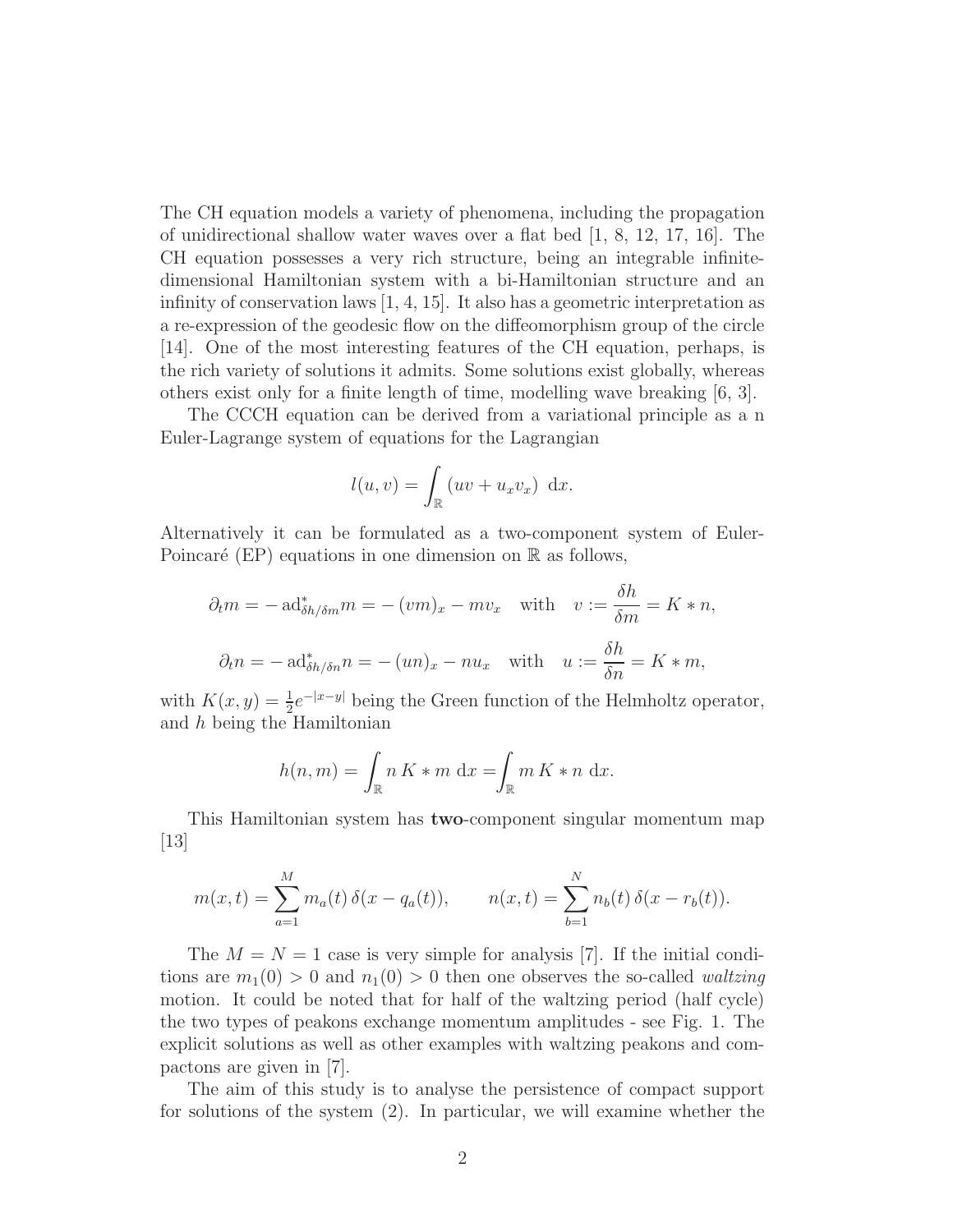

**Figure 1:** Plot showing velocity fields of a peakon-peakon pair with  $m_1(0) = 10$ ,  $n_1(0) = 1$  (solid lines). The dotted path indicates the subsequent path of the two peaks in the frame travelling at the particles mean velocity. For these initial conditions the total period for one orbit of the cycle is  $T = 3.6$ . Also shown is the form of the two peakons at subsequent times  $t = 0.45 + 1.8n$ ,  $n \in \mathbb{Z}$ .

solution  $m, n$ , and in turn  $u, v$ , of (1a)-(1b), which initially have compact support, will continue to do so as they evolve. Solutions of the system which have compact support can be viewed as localized disturbances, and whether a "disturbance" which is initially localized propagates with a finite, or infinite speed, is a matter of great interest. We will see that some solutions will remain compactly supported at all future times of their existence, while others solution display an infinite speed of propagation and instantly lose their compact support. These results have analogues in the CH case, which is simply the CH equation [2, 9, 11].

# 2 Preliminaries

We may re-express equation  $(1)$  in terms of u and v as follows

$$
u_t - u_{xxt} + 2v_x u - 2v_x u_{xx} + v u_x - v u_{xxx} = 0,
$$
\n(2a)

$$
v_t - v_{xxt} + 2u_x v - 2u_x v_{xx} + uv_x - uv_{xxx} = 0.
$$
 (2b)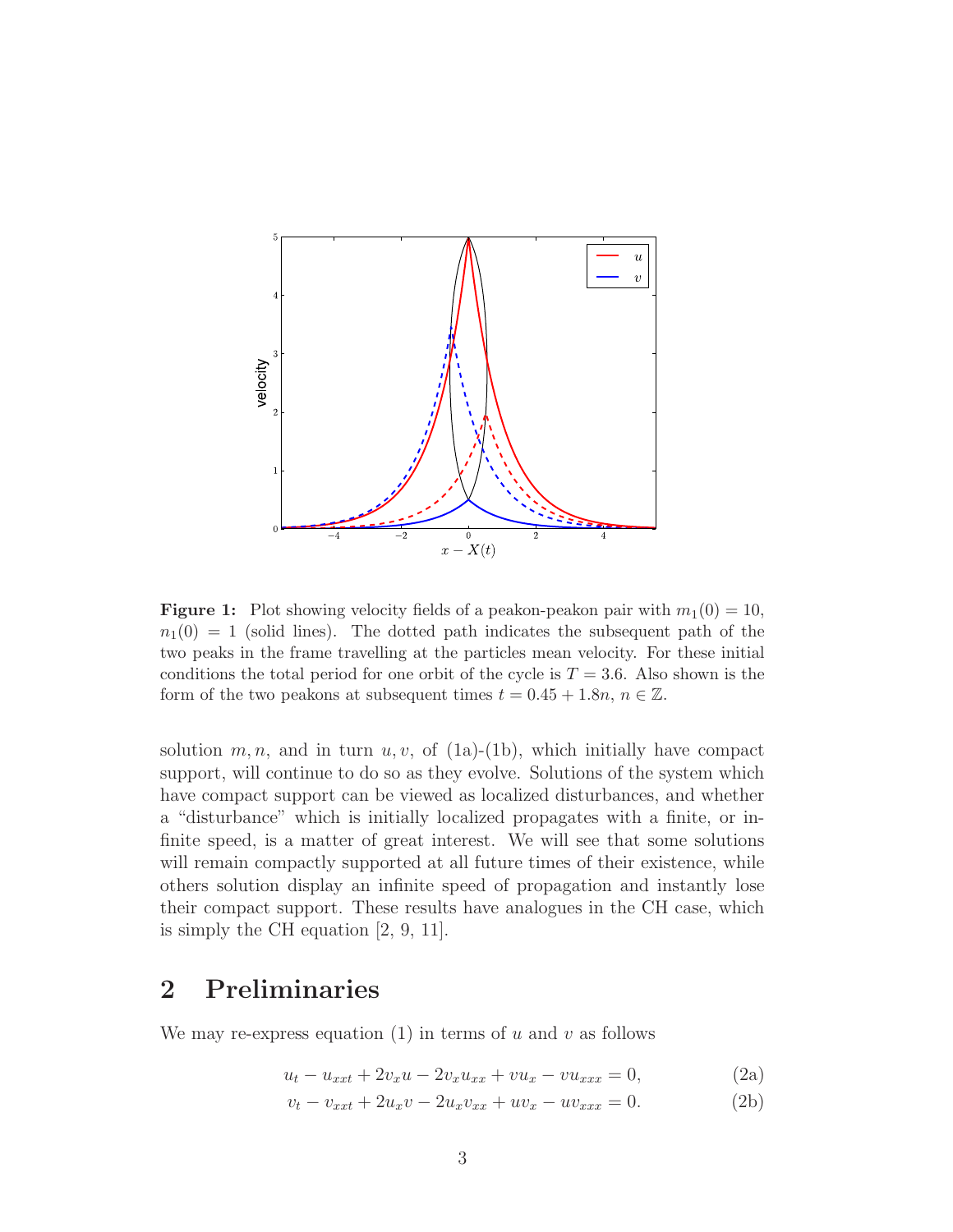From this form of the equations one observes that there are no terms with self-interaction (e.g.  $uu_x$ ,  $u_xu_{xx}$ ,  $uu_{xxx}$  etc.) which justifies the name 'cross-coupled'.

If  $p(x) = \frac{1}{2}e^{-|x|}, x \in \mathbb{R}$ , then  $(1 - \partial_x^2)^{-1} f = p * f$  for all  $f \in L^2(\mathbb{R})$  and so  $p * m = u$ ,  $p * n = v$ , where  $*$  denotes convolution in the spatial variable. Indeed,

$$
u(x) = \frac{1}{2}e^{-x} \int_{-\infty}^{x} e^{y} m(y) dy + \frac{1}{2}e^{x} \int_{x}^{\infty} e^{-y} m(y) dy.
$$
 (3)

$$
u_x(x) = -\frac{1}{2}e^{-x} \int_{-\infty}^x e^y m(y) \, dy + \frac{1}{2}e^x \int_x^{\infty} e^{-y} m(y) \, dy. \tag{4}
$$

In other words, if we denote by  $I_1(x)$  and  $I_2(x)$  the integrals appearing in the first and the second term of (3), we have

$$
u = I_1 + I_2, \qquad u_x = -I_1 + I_2. \tag{5}
$$

Applying the convolution operator to equation (2) we can re-express it in the form of a conservation law

$$
(u + v)_t + \partial_x (uv + p * (2uv + u_x v_x)) = 0, \quad x \in \mathbb{R}, t \ge 0,
$$
 (6)

Thus  $L = u + v$  is a density of the conserved momentum  $\int (m + n)dx$ . The representation (6) agrees with the CH reduction when  $u = v$ , cf. [9].

The Hamiltonian

$$
H = \int (uv + u_x v_x) dx
$$

(in terms of  $u$  and  $v$ ) is of course another conserved quantity, the 'energy' of the system, see more details in [7].

One can directly observe that (2) can be complexified in a natural way if the variables  $u, v$  are assumed complex, while the independent variables  $x$ , t are still real. Such a complexified system is remarkable with the fact that it admits the obvious reduction  $u = \overline{v}$  which leads to a single scalar complex equation:

$$
u_t - u_{xxt} + 2\bar{u}_x u - 2\bar{u}_x u_{xx} + \bar{u}u_x - \bar{u}u_{xxx} = 0.
$$
 (7)

This is a geodesic equation for a complex  $H^1$  metric, given by the Hamiltonian  $H=\frac{1}{2}$  $\frac{1}{2}\int (|u|^2 + |u_x|^2) dx.$ 

Of course, if one reverts to real dependent variables according to  $u = r + is$ then (7) leads to the coupled system

$$
r_t - r_{xxt} + 2(rr_x + ss_x) - 2(r_xr_{xx} + s_xs_{xx}) - (rr_{xxx} + ss_{xxx}) = 0, \quad (8a)
$$

$$
s_t - s_{xxt} + r_x s - r s_x - 2(r_x s_{xx} - s_x r_{xx}) - (r s_{xxx} - s r_{xxx}) = 0.
$$
 (8b)

Unless it is explicitly specified that the variables  $(u, v)$  are complex, we assume that they are real.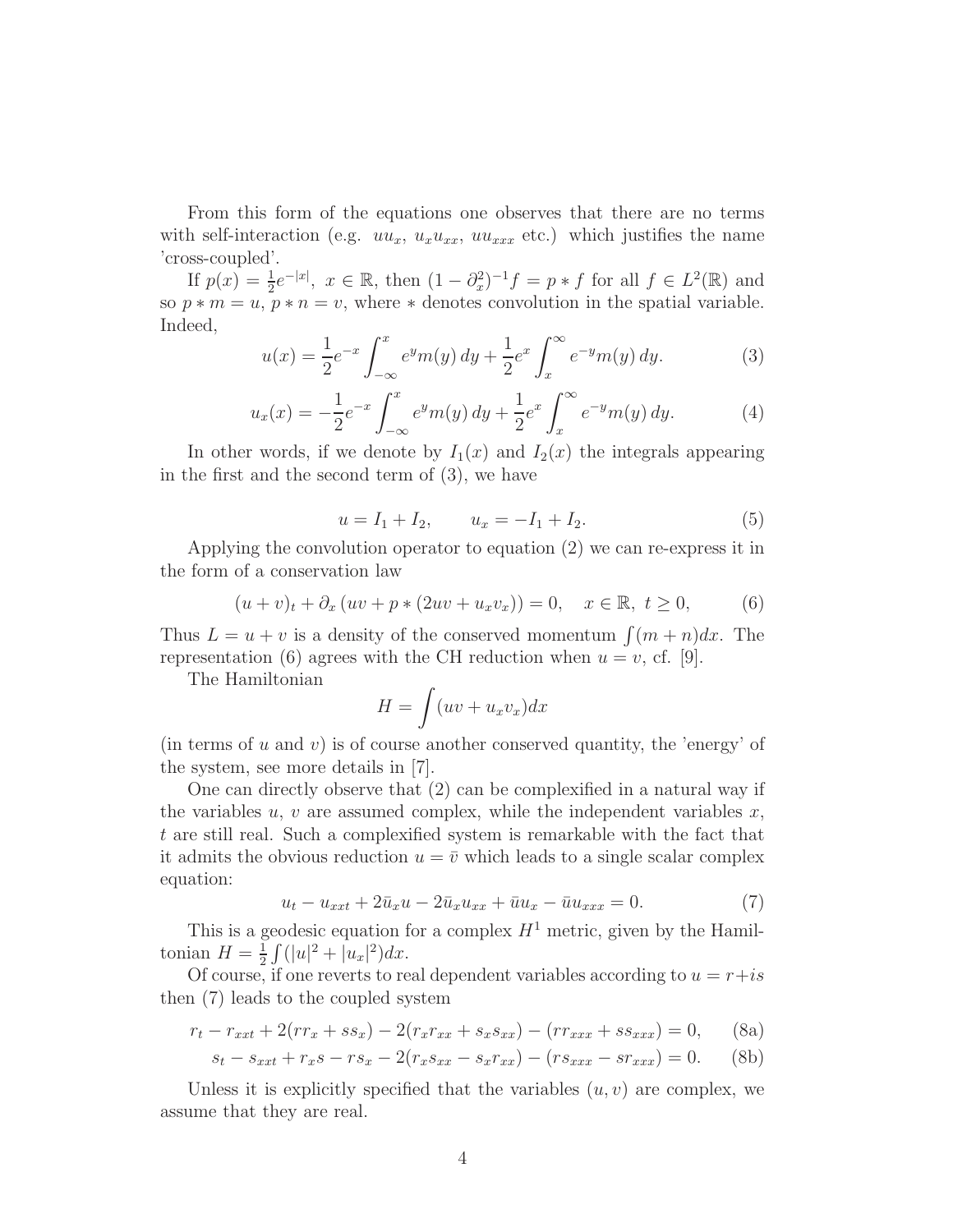# 3 Results

In the following we let  $T = T(u_0, v_0) > 0$  denote the maximal existence time of the solutions  $u(x, t), v(x, t)$  to the system (2) with the given initial data  $u_0(x)$  and  $v_0(x)$ .

#### 3.1 Persistence of compact support for the momenta

For the following, the flow prescribed by the system (1) is given by the two families of diffeomorphisms  $\{\varphi(\cdot,t)\}_{t\in[0,T)}$ ,  $\{\xi(\cdot,t)\}_{t\in[0,T)}$  as follows:

$$
\begin{cases}\n\varphi_t(x,t) = v(\varphi(x,t),t), & \xi_t(x,t) = u(\xi(x,t),t), \\
\varphi(x,0) = x, & \xi(x,0) = x.\n\end{cases}
$$
\n(9)

Solving (9), we get

$$
\varphi_x(x,t) = e^{\int_0^t v_x(\varphi(x,s),s)ds}, \xi_x(x,t) = e^{\int_0^t u_x(\xi(x,s),s)ds} > 0,
$$
 (10)

hence  $\varphi(\cdot, t), \xi(\cdot, t)$  are increasing functions.

**Lemma 3.1** *Assume that*  $u_0$  *and*  $v_0$  *are such that*  $m_0 = u_0 - u_{0,xx}$  *and*  $n_0 = v_0 - v_{0,xx}$  are nonnegative (nonpositive) for  $x \in \mathbb{R}$ . Then  $m(x, t)$  and  $n(x, t)$  *remain nonnegative (nonpositive) for all*  $t \in [0, T)$ .

Proof It follows from (1) that

$$
\frac{d}{dt}m(\varphi(x,t),t)\varphi_x^2(x,t) = m_t\varphi_x^2 + m_x\varphi_t\varphi_x^2 + 2m\varphi_x\varphi_{xt}
$$

$$
= (m_t + 2v_xm + v m_x)\varphi_x^2 = 0,
$$

and

$$
\frac{d}{dt}n(\xi(x,t),t)\xi_x^2(x,t) = n_t\xi_x^2 + n_x\xi_t\xi_x^2 + 2m\xi_x\xi_{xt}
$$

$$
= (n_t + 2u_xn + un_x)\xi_x^2 = 0.
$$

Therefore

$$
m(\varphi(x,t),t)\varphi_x^2(x,t) = m_0(x), \quad n(\xi(x,t),t)\xi_x^2(x,t) = n_0(x). \tag{11}
$$

Now, since  $m_0(x)$ ,  $n_0(x)$  are nonnegative (nonpositive) then  $m(x, t)$  and  $n(x, t)$ remain nonnegative (nonpositive) for all  $t \in [0, T)$ . Ш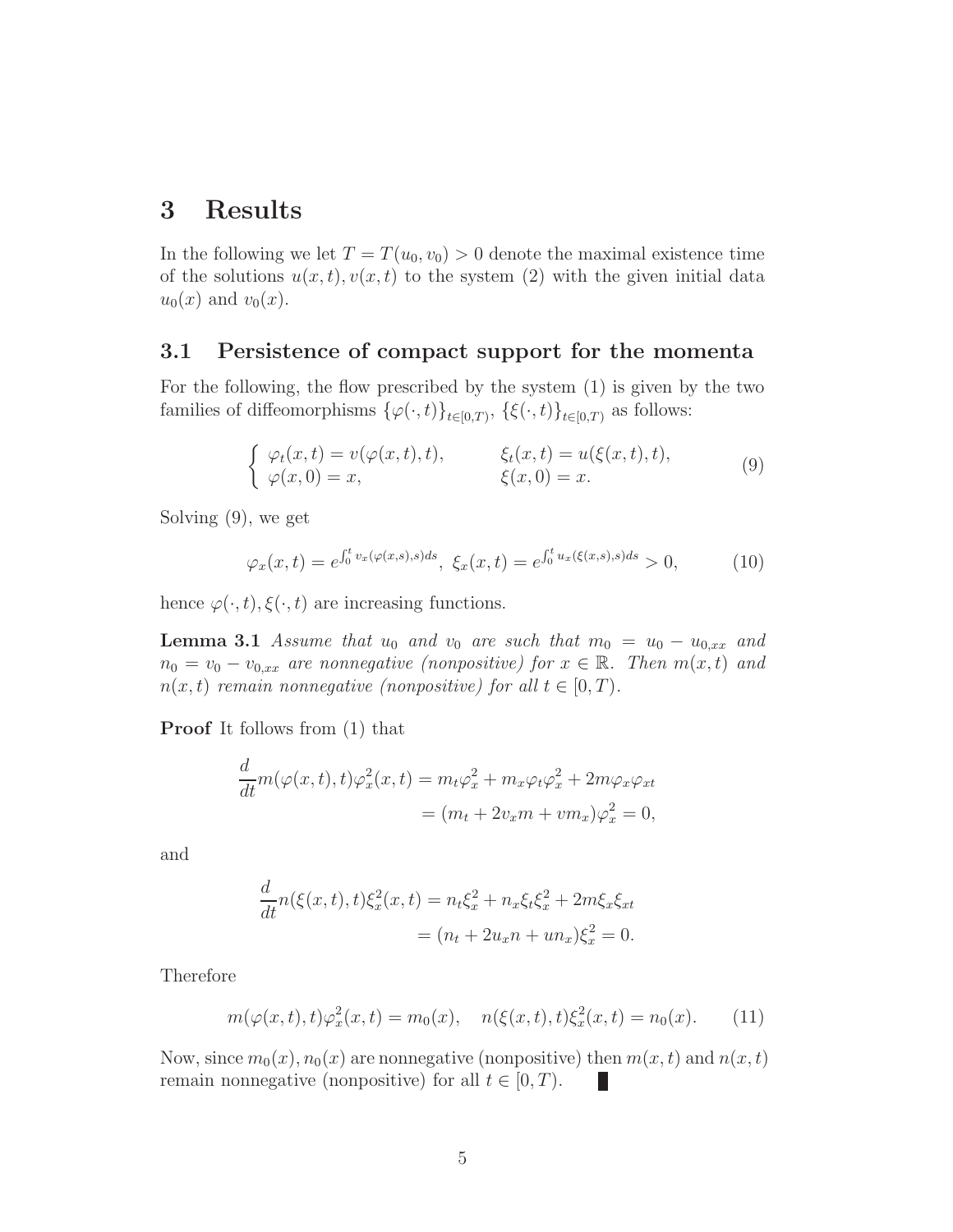**Lemma 3.2** *Assume that*  $u_0$  *is such that*  $m_0 = u_0 - u_{0,xx}$  *has compact support, contained in the interval*  $[\alpha_{m_0}, \beta_{m_0}]$  *say, then for any*  $t \in [0, T)$ *, the function*  $x \mapsto m(x, t)$  *has compact support contained in the interval*  $[\varphi(\alpha_{m_0}, t), \varphi(\beta_{m_0}, t)]$  *for all*  $t \in [0, T)$ *. Similarly, if*  $n_0 = v_0 - v_{0,xx}$  *has compact support, then the function*  $x \mapsto n(x, t)$  *is compactly supported for all*  $t \in [0, T)$ .

**Proof** From (11) and from the assumption that  $m_0(x)$  is supported in the compact interval  $[\alpha_{m_0}, \beta_{m_0}]$ , it follows directly that  $m(\cdot, t)$  are compactly supported, with support contained in the interval  $[\varphi(\alpha_{m_0}, t), \varphi(\beta_{m_0}, t)]$ , for all  $t \in [0, T)$ . Similar reasoning applies to  $n_0$ .

Relation (11) represents the conservation of momentum in the physical variables cf. discussion in [7].

### 3.2 On the evolution of  $(u, v)$

In this subsection we are going to examine the general behaviour of the solution  $(u, v)$  of (2) which is initially compactly supported. The following Theorem provides us with some information about the asymptotic behavior of the solution as it evolves over time - in general, the solution has an exponential decay as  $|x| \to \infty$  for all future times  $t \in [0, T)$ .

Theorem 3.3 *Let* (u, v) *be a nontrivial solution of* (2)*, with maximal time of existence* T > 0*, and which is initially compactly supported on an interval*  $\mathcal{I}_0 = [\alpha_{u_0}, \beta_{u_0}] \times [\alpha_{v_0}, \beta_{v_0}]$ . Then we have

$$
u(x,t) = \begin{cases} \frac{1}{2} E_{+}^{u}(t) e^{-x} & \text{for } x > \xi(\beta_{u_0}, t), \\ \frac{1}{2} E_{-}^{u}(t) e^{x} & \text{for } x < \xi(\alpha_{u_0}, t), \end{cases}
$$
 (12)

$$
v(x,t) = \begin{cases} \frac{1}{2} E_{+}^{v}(t) e^{-x} & \text{for } x > \varphi(\beta_{v_0}, t), \\ \frac{1}{2} E_{-}^{v}(t) e^{x} & \text{for } x < \varphi(\alpha v_0, t), \end{cases}
$$
(13)

*where*  $\alpha, \beta$  *are defined in* (14) *below, and*  $E_{-}^u, E_{+}^u, E_{-}^v, E_{+}^v$  *are continuous functions, with*  $E_{+}^{u}(0) = E_{+}^{v}(0) = E_{-}^{u}(0) = E_{-}^{v}(0) = 0.$ 

**Proof** Firstly, if  $(u_0, v_0)$  is initially supported on the compact interval  $\mathcal{I}_0$  =  $[\alpha_{u_0}, \beta_{u_0}] \times [\alpha_{v_0}, \beta_{v_0}]$  then so too is  $m_0$ , and from the proof Lemma 3.2 it follows that  $(m(\cdot, t), n(\cdot, t))$  is compactly supported, with its support contained in the interval  $\mathcal{I}_t = [\xi(\alpha, t), \xi(\beta, t)] \times [\varphi(\alpha, t), \varphi(\beta, t)]$  for fixed  $t \in [0, T)$ . Here

$$
\alpha = \min\{\alpha_{u_0}, \alpha_{v_0}\}, \ \beta = \max\{\beta_{u_0}, \beta_{v_0}\}.
$$
 (14)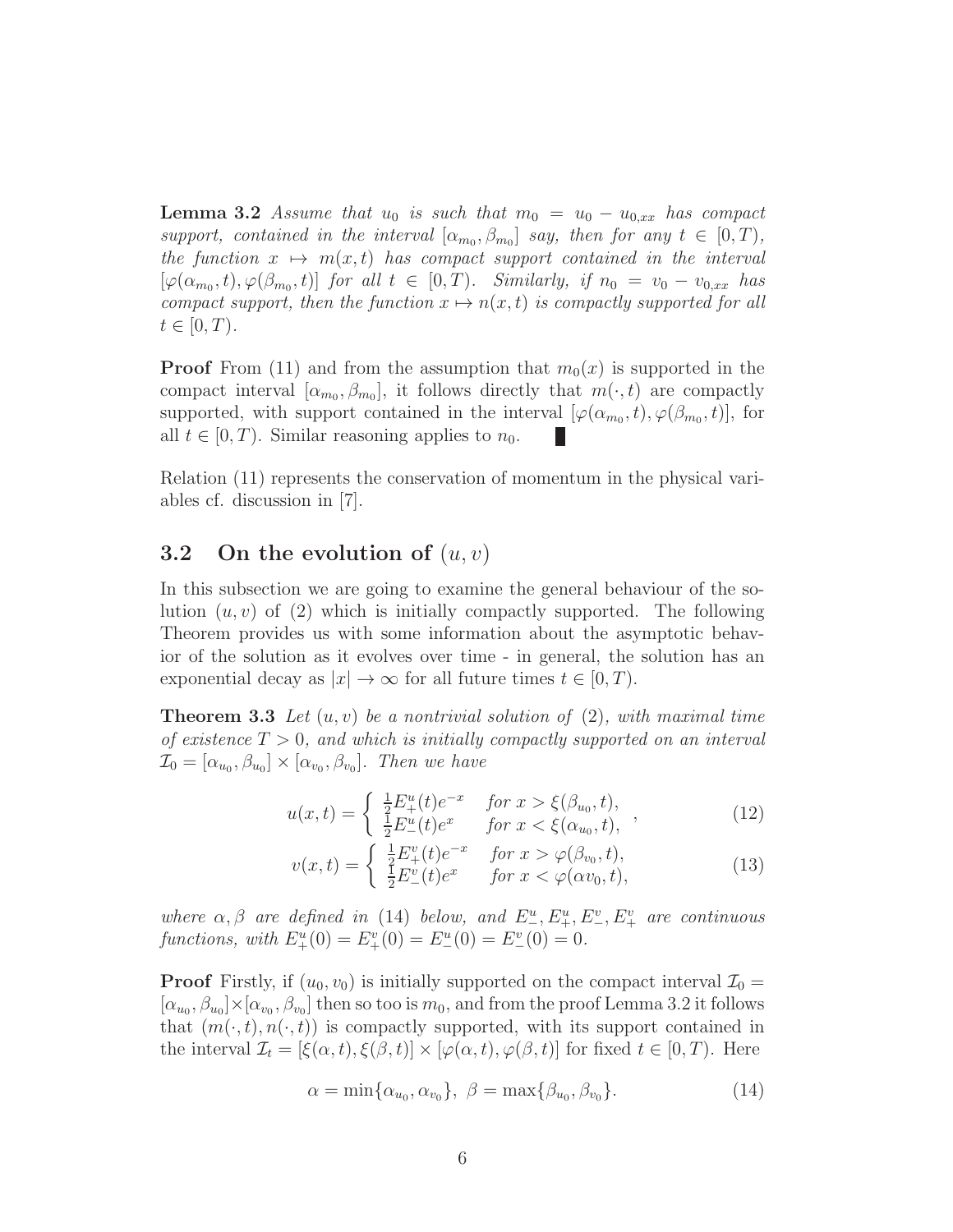We use the relation  $u = p * m$  to write

$$
u(x) = \frac{1}{2}e^{-x} \int_{-\infty}^{x} e^{y} m(y) dy + \frac{1}{2}e^{x} \int_{x}^{\infty} e^{-y} m(y) dy,
$$

and then we define our functions

$$
E_{+}^{u}(t) = \int_{\xi(\alpha,t)}^{\xi(\beta,t)} e^{y} m(y,t) \, dy \quad \text{and } E_{-}^{u}(t) = \int_{\xi(\alpha,t)}^{\xi(\beta,t)} e^{-y} m(y,t) dy. \tag{15}
$$

We have

$$
u(x,t) = \frac{1}{2}e^{-x}E_{+}^{u}(t), \t x > \xi(\beta, t),
$$
  
\n
$$
u(x,t) = \frac{1}{2}e^{x}E_{-}^{u}(t), \t x < \xi(\alpha, t),
$$
\n(16)

and therefore from differentiating (16) directly we get

$$
\frac{1}{2}e^{-x}E_{+}^{u}(t) = u(x,t) = -u_{x}(x,t) = u_{xx}(x,t), \qquad x > \xi(\beta, t),
$$
  
\n
$$
\frac{1}{2}e^{x}E_{-}^{u}(t) = u(x,t) = u_{x}(x,t) = u_{xx}(x,t), \qquad x < \xi(\alpha, t).
$$

Since  $u(\cdot,0)$  is supported in the interval  $[\alpha,\beta]$ , we have  $E^u_+(0) = E^u_-(0) = 0$ , as we can see by taking integration by parts where the boundary terms vanish. П

**Corollary 3.4** If in addition  $m_0(x)$  and  $n_0(x)$  are everywhere nonnegative *(nonpositive), then the solution* (u, v) *(if nontrivial) loses its compactness immediately.*

**Proof** Indeed, in order for an nontrivial solution to stay compact one needs  $E^u_{\pm}(t) \equiv 0$ ,  $E^v_{\pm}(t) \equiv 0$  for all  $t \in [0, T]$ . However from Lemma 3.1 it follows that  $m(x, t)$  and  $n(x, t)$  remain everywhere nonnegative (nonpositive) and thus the quantities  $E_{\pm}^u(t)$ ,  $E_{\pm}^v(t)$  defined e.g. in (15) are positive (negative) for all  $t \in (0, T]$  in the case of a nontrivial solution.

From (6) we know that  $L = u + v$  is a density of a conserved quantity and as such it deserves a special attention. From Theorem 3.3 one can find the asymptotics of L as  $x \to \pm \infty$  as

$$
L \to \frac{1}{2} E_{\pm}(t) e^{-|x|}
$$

where  $E_{\pm} \equiv E_{\pm}^u + E_{\pm}^v$ . Since the nature of the solution that we expect is several coupled 'waltzing' waves, i.e. the maximum elevations of  $u(x, t)$  and  $v(x, t)$  increase and decrease with time in the waltzing process. In other words the functions  $E_{\pm}^u(t)$  and  $E_{\pm}^v(t)$  are in general non-monotonic functions of t. However in some cases a monotonic property holds for the conserved density  $L$ :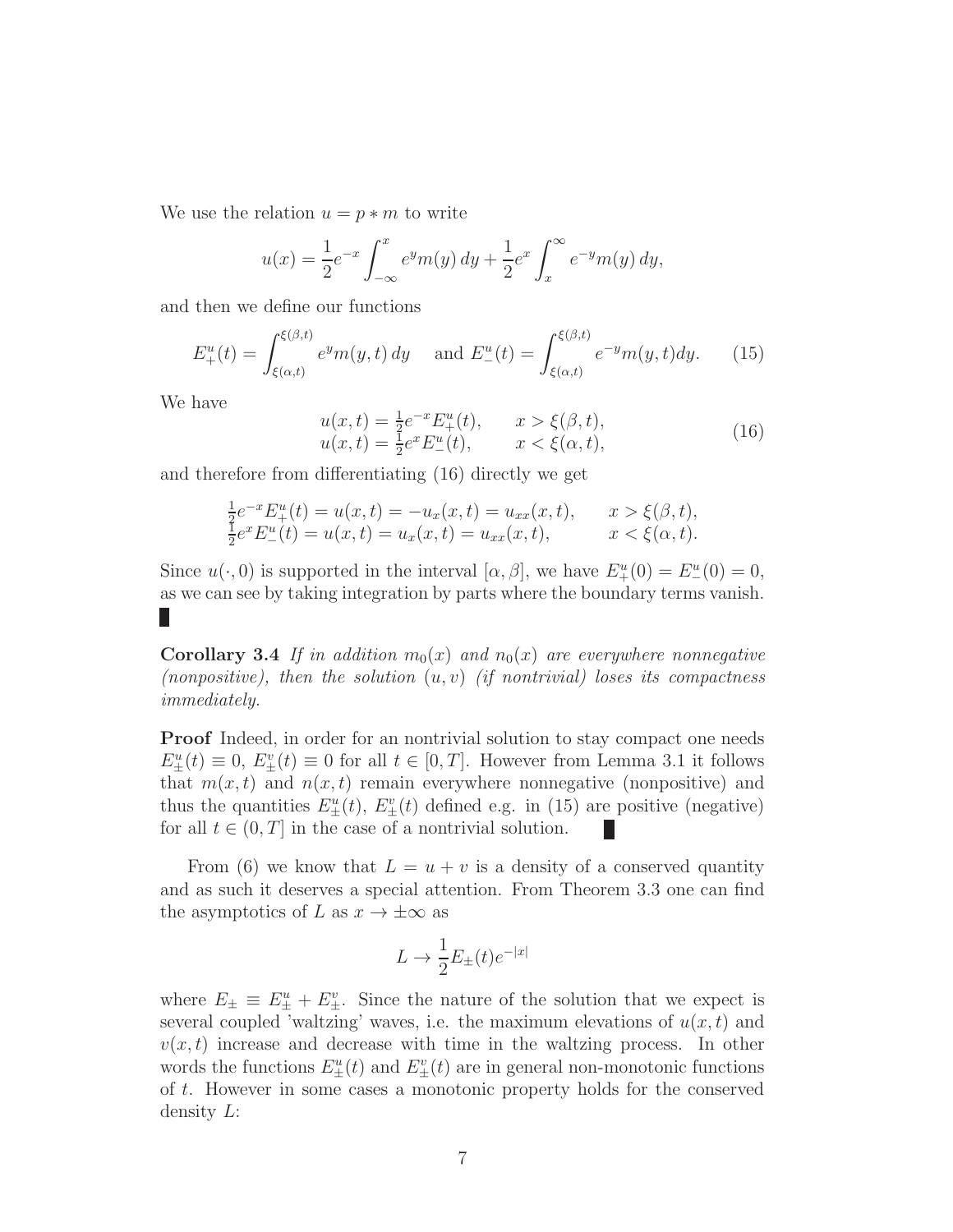Theorem 3.5 *If* (u, v) *is an initially compactly supported solution and in addition*  $m_0(x)$  *and*  $n_0(x)$  *are everywhere nonnegative (nonpositive), then the quantity*  $E_+(t)$  *is a monotonically increasing function and*  $E_-(t)$  *is a monotonically decreasing function.*

**Proof** Indeed, from Lemma 3.1 it follows that  $m(x,t)$  and  $n(x,t)$  remain everywhere nonnegative (nonpositive) and from the explicit form of the inverse Helmholtz operator  $u(x, t)$  and  $v(x, t)$  remain everywhere nonnegative (nonpositive). Since  $m(\cdot,t)$  is supported in the interval  $[\xi(\alpha,t), \xi(\beta,t)]$ , for each fixed  $t$ , the derivative is given by

$$
\frac{\mathrm{d}E_{+}^{u}(t)}{\mathrm{d}t} = \int_{\xi(\alpha,t)}^{\xi(\beta,t)} e^{y} m_t(y,t) \mathrm{d}y = \int_{-\infty}^{\infty} e^{y} m_t(y,t) \mathrm{d}y.
$$

Similarly, if we define

$$
E_{+}^{v}(t) = \int_{\varphi(\alpha,t)}^{\varphi(\beta,t)} e^{y} m(y,t) dy \quad \text{ and } E_{-}^{v}(t) = \int_{\varphi(\alpha,t)}^{\varphi(\beta,t)} e^{-y} m(y,t) dy,
$$

then  $E_{+}^{v}(0) = E_{-}^{v}(0) = 0$ , and

$$
\frac{\mathrm{d}E_{+}^{v}(t)}{\mathrm{d}t} = \int_{-\infty}^{\infty} e^{y} n_t(y, t) \mathrm{d}y.
$$

From 1b and integration by parts we have

$$
\frac{dE_{+}(t)}{dt} = \int_{-\infty}^{\infty} e^{y} (m_{t}(y, t) + n_{t}(y, t)) dx
$$
  
=  $-\int_{\mathbb{R}} e^{x} (2v_{x}(u - u_{xx}) + v(u - u_{xx})_{x} + 2u_{x}(v - v_{xx}) + u(v - v_{xx})_{x}) dx$   
=  $\int_{-\infty}^{\infty} e^{y} (2uv + u_{x}v_{x}) dy, \quad t \in [0, T),$  (17a)

where all boundary terms after integration by parts vanish, since the functions  $m(\cdot, t)$ ,  $n(\cdot, t)$  have compact support and  $u(\cdot, t)$ ,  $v(\cdot, t)$  decay exponentially at  $\pm \infty$ , for all  $t \in [0, T)$ . Using (5) for  $u = I_1^u + I_2^u$ ,  $u_x = -I_1^u + I_2^u$ ,  $v = I_1^v + I_2^v$ ,  $v_x = -I_1^v + I_2^v$ , and noticing that all integrals  $I_{1,2}^{u,v}$  are all nonnegative (nonpositive), we have that

$$
2uv + u_xv_x = 3I_1^uI_1^v + I_2^uI_1^v + I_1^uI_2^v + 3I_2^uI_2^v
$$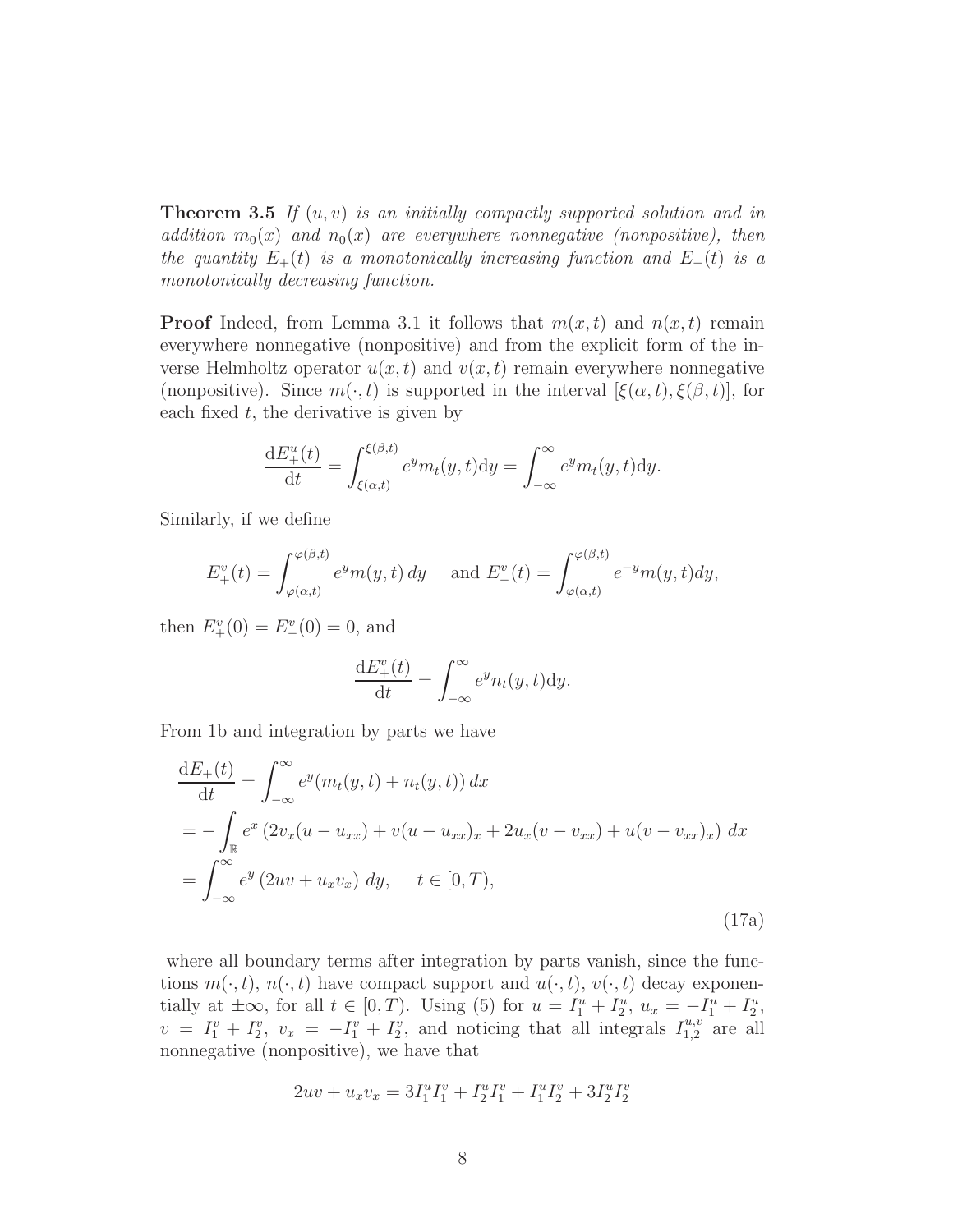and thus

$$
\frac{\mathrm{d}E_+(t)}{\mathrm{d}t} > 0.\tag{18}
$$

Similarly, we have

$$
\frac{dE_{-}(t)}{dt} = \int_{-\infty}^{\infty} e^{-y} (m_t(y, t) + n_t(y, t)) dx
$$
  
= 
$$
- \int_{-\infty}^{\infty} e^{-y} (2uv + u_x v_x) dy < 0, \quad t \in [0, T)
$$
 (19)

for analogous reasons as before.

### 3.3 Evolution in the case  $u = \overline{v}$  when initially compactly supported

П

Some analytical results can be established in the case  $u = \bar{v}$ , for example one can prove immediately the analogue of Theorem 3.5:

**Theorem 3.6** *If*  $u = \overline{v}$  *is initially compactly supported, then*  $E_{-} = (E_{-}^{u} +$  $E_{-}^{v}(t)$  *is a decreasing function, with*  $E_{-}(0) = 0$ *, and*  $E_{+}(t)$  *is increasing, with*  $E_{+}(0) = 0$ *.* 

**Proof** Follows the lines of the proof of Theorem 3.5. In this case  $2uv +$  $u_x v_x = 2|u|^2 + |u_x|^2 \ge 0$  and for nontrivial solutions this expresion is at least somewhere positive.

The following Lemma is proved by making extensive use of relation (3).

Lemma 3.7 *[9] Let* (u, v) *be a solution of system* (2)*, and suppose* u *is such that*  $m = u - u_{xx}$  *has compact support. Then, for each fixed time*  $0 < t < T$ , u *has compact support if and only if*

$$
\int_{\mathbb{R}} e^x m(x) dx = \int_{\mathbb{R}} e^{-x} m(x) dx = 0.
$$
 (20)

*The equivalent relation holds for the functions* v *and* n*.*

We now establish a relation which is satisfied by solutions of  $(2)$  whose support remains compact throughout their evolution. This relation will have profound implications for solutions  $(u, v)$  of  $(2)$  which have a direct relation to each other, as we see in Corollary (3.9).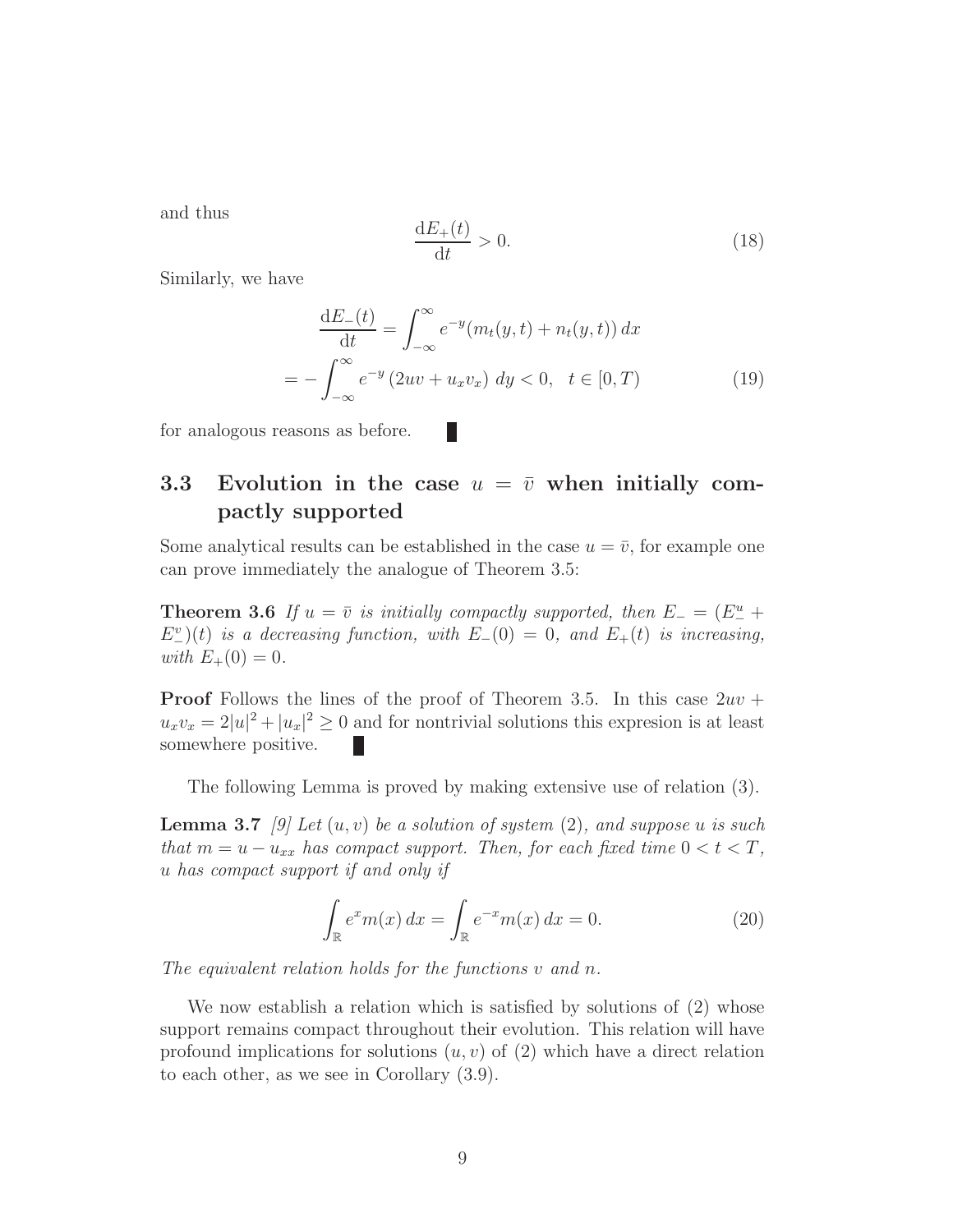**Theorem 3.8** Let us assume that the functions  $u_0$ ,  $v_0$  have compact support, and let  $T > 0$  be the maximal existence time of the solutions  $u(x, t)$ ,  $v(x, t)$ *which are generated by this initial data. If, for every*  $t \in [0, T)$ *, the function*  $x \mapsto (u(x, t), v(x, t))$  has compact support, then

$$
\int_{\mathbb{R}} e^x (2uv + u_x v_x) dx = \int_{\mathbb{R}} e^{-x} (2uv + u_x v_x) dx = 0 \text{ for } t \in [0, T). \tag{21}
$$

Proof By the assumptions of this theorem, Lemma 3.7 applies. Using (2) and differentiating the left hand side of  $(20)$  with respect to t we get

$$
\frac{d}{dt} \int_{\mathbb{R}} e^x (m+n) dx = - \int_{\mathbb{R}} e^x (2v_x m + v m_x + 2u_x n + u n_x) dx
$$

$$
= \int_{\mathbb{R}} e^x (2uv + u_x v_x) dx = 0,
$$

similarly to the proof of Theorem 3.5. The final equality follows from the fact that identity (20) holds for all  $t \in [0, T)$ , by Lemma 3.7.

Similarly, we get

$$
\frac{d}{dt} \int_{\mathbb{R}} e^{-x} (m+n) dx = - \int_{\mathbb{R}} e^{-x} (2uv + u_x v_x) dx = 0.
$$
 (22)

Therefore,

$$
\int_{\mathbb{R}} e^x (2uv + u_x v_x) dx = \int_{\mathbb{R}} e^{-x} (2uv + u_x v_x) dx = 0 \quad t \in [0, T). \tag{23}
$$

The expression under the integral on the right hand side of this relation must be identically zero by (20). This completes the proof.

**Corollary 3.9** Let us suppose that  $u(x,t) = \bar{v}(x,t)$ . Then the only solution (u, v) *of* (2) *which is compactly supported over a positive time interval is the trivial solution*  $u \equiv v \equiv 0$ *. That is to say, any non-trivial solution*  $(u, v)$  of (2) *which is initially compactly supported instantaneously loses this property, and so has an infinite propagation speed.*

Proof The statement follows directly from relations in (23).

### 3.4 Global solutions for nonnegative  $m_0, n_0$

From (3) and (4) it follows that

$$
u(x,t) + u_x(x,t) = e^x \int_x^{\infty} e^{-y} m(y,t) \, dy. \tag{24}
$$

L.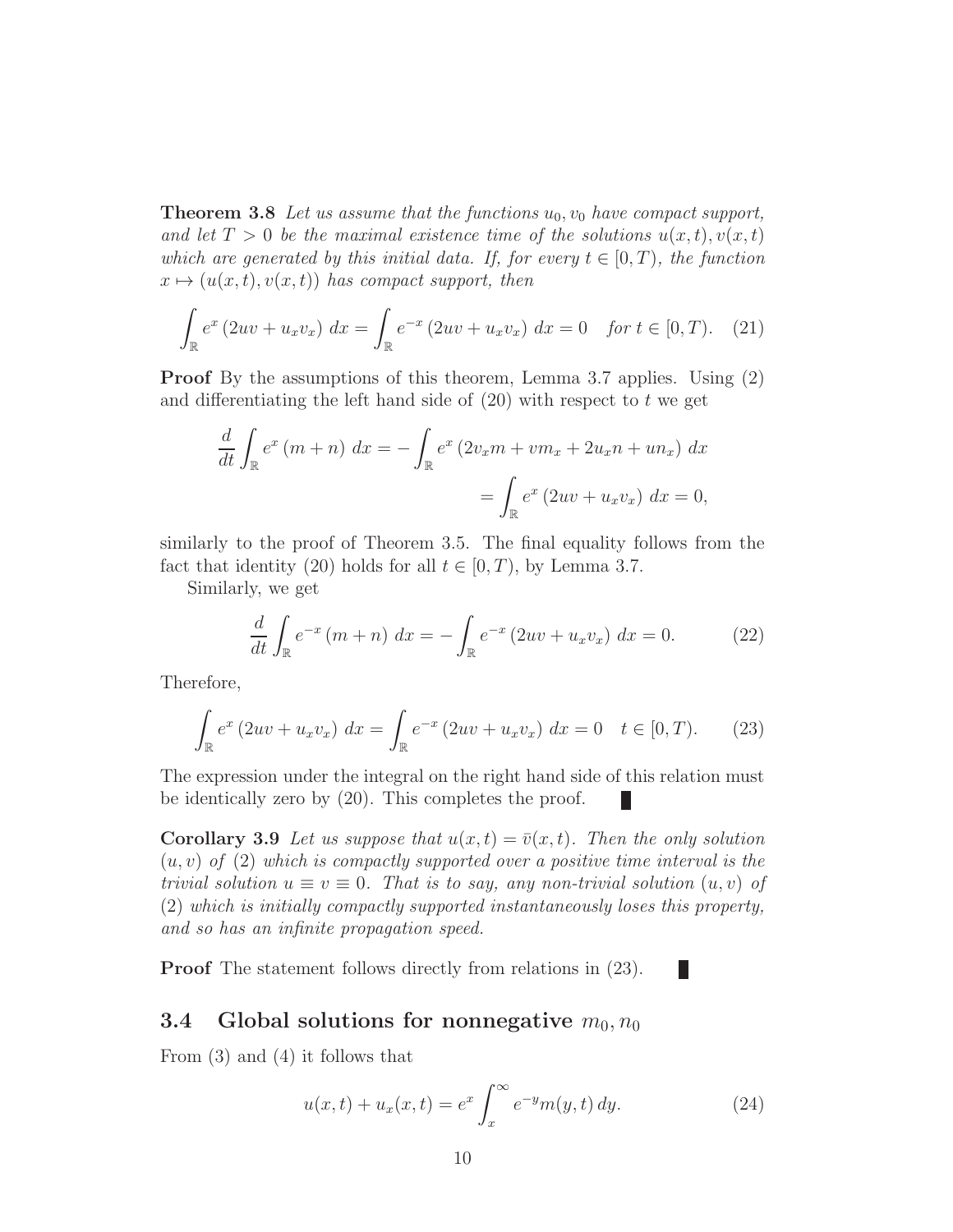Thus the nonnegativity of  $m(x, t)$ ,  $n(x, t)$ , ensures  $u_x(x, t) \geq -u(x, t)$  and similarly  $v_x(x, t) \geq -v(x, t)$ , preventing blowup in finite time, because the solution  $(u, v)$  is uniformly bounded as long as it exists.

Blowup however might be possible if  $m(x, 0)$ ,  $n(x, 0)$  take both positive and negative values.

# 4 Conclusions

In the presented study we analysed the behavior of the solutions of the CCCH system when  $m, n$  are initially compactly supported and (i) initially  $u, v$ everywhere nonpositive/nonnegative (ii)  $u = \bar{v}$ . In both cases the result is that the compactness property is lost immediately, i.e. for any time  $t > 0$ . Asymptotically the solutions decay exponentially to zero, such that  $u + v$ decays to zero monotonically. The exponential decay is already observed in the case of the peakon solutions, where  $m, n$  are supported only at finite number of points.

# 5 Acknowledgments

We are grateful to our friend and colleague James Percival for providing us the figure. The work of RII is supported by the Science Foundation Ireland (SFI), under Grant No. 09/RFP/MTH2144. The work by DDH was partially supported by Advanced Grant 267382 FCCA from the European Research Council.

# References

- [1] R. Camassa and D. Holm, An integrable shallow water equation with peaked solitons, *Phys. Rev. Lett.* 71 (1993), 1661–1664.
- [2] A. Constantin, Finite Propagation Speed for the Camassa-Holm Equation, *J. Math. Phys.* 46 (2005), (023506).
- [3] A. Constantin and J. Escher, Wave breaking for nonlinear nonlocal shallow water equations, *Acta Mathematica* 181 (1998), 229–243.
- [4] A. Constantin, V. S. Gerdjikov and R. Ivanov, Generalized Fourier transform for the Camassa-Holm hierarchy, *Inverse Problems* 23 (2007), 1565–1597.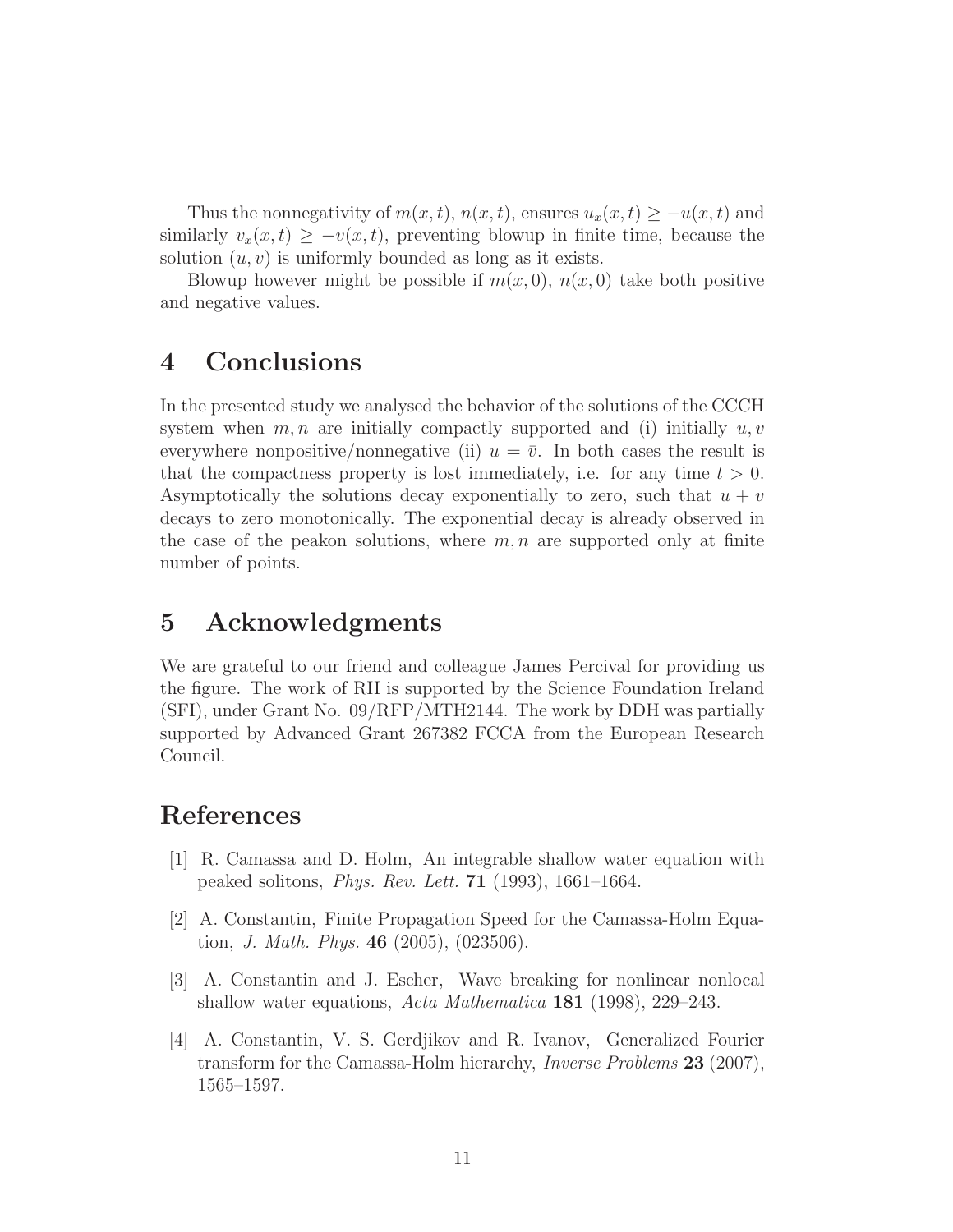- [5] A. Constantin and R. Ivanov, On an integrable two-component Camassa-Holm shallow water system, *Phys. Lett. A* 372 (2008), 7129– 7132.
- [6] A. Constantin and H. P. McKean, A shallow water equation on the circle, *Comm. Pure Appl. Math.* 52 (1999), 949–982.
- [7] C. Cotter, D. D. Holm, R. I. Ivanov and J. R. Percival Waltzing peakons and compacton pairs in a cross-coupled Camassa-Holm equation, *J. Physics A* 44 (2011), 265205 (28pp).
- [8] H. R. Dullin, G. A. Gottwald and D. D. Holm, On asymptotically equivalent shallow water wave equation, *Phys. D* 190 (2004), 1–14.
- [9] D. Henry, Compactly supported solutions of the Camassa-Holm equation, *J. Nonlinear Math. Phys.* 12 (2005), 342–347.
- [10] D. Henry, Persistence properties for a family of nonlinear partial differential equations, *Nonlinear Anal.* 70 (2009), 1565–1573.
- [11] D. Henry, Compactly supported solutions of a family of nonlinear partial differential equations, *Dyn. Contin. Discrete Impuls. Syst. Ser. A* 15 (2008), 145–150.
- [12] D. Holm and R. Ivanov, Smooth and peaked solitons of the Camassa-Holm equation and applications, *J. of Geometry and Symmetry in Physics*, 22 (2011) 13-49.
- [13] Holm, D. D. and Marsden, J. E. [2004] Momentum Maps and Measurevalued Solutions (Peakons, Filaments and Sheets) for the EPDiff Equation. *In: The Breadth of Symplectic and Poisson Geometry*, *Progr. Math.* 232, edited by J. E. Marsden and T. S. Ratiu (Boston: Birkhäuser) pp 203–235.
- [14] Holm, D. D., Marsden, J. E. and Ratiu, T. S. [1998] The Euler–Poincaré equations and semidirect products with applications to continuum theories, *Adv. in Math.* 137, 1–81; Ibid [1998] Euler–Poincaré models of ideal fluids with nonlinear dispersion *Phys. Rev. Lett.* 349, 4173–4177.
- [15] R. Ivanov, Extended Camassa-Holm hierarchy and conserved quantities, *Z. Naturforsch. A* 61 (2006), 133–138.
- [16] R. Ivanov, Water waves and integrability, *Philos. Trans. R. Soc. Lond. Ser. A* 365 (2007), 2267–2280.